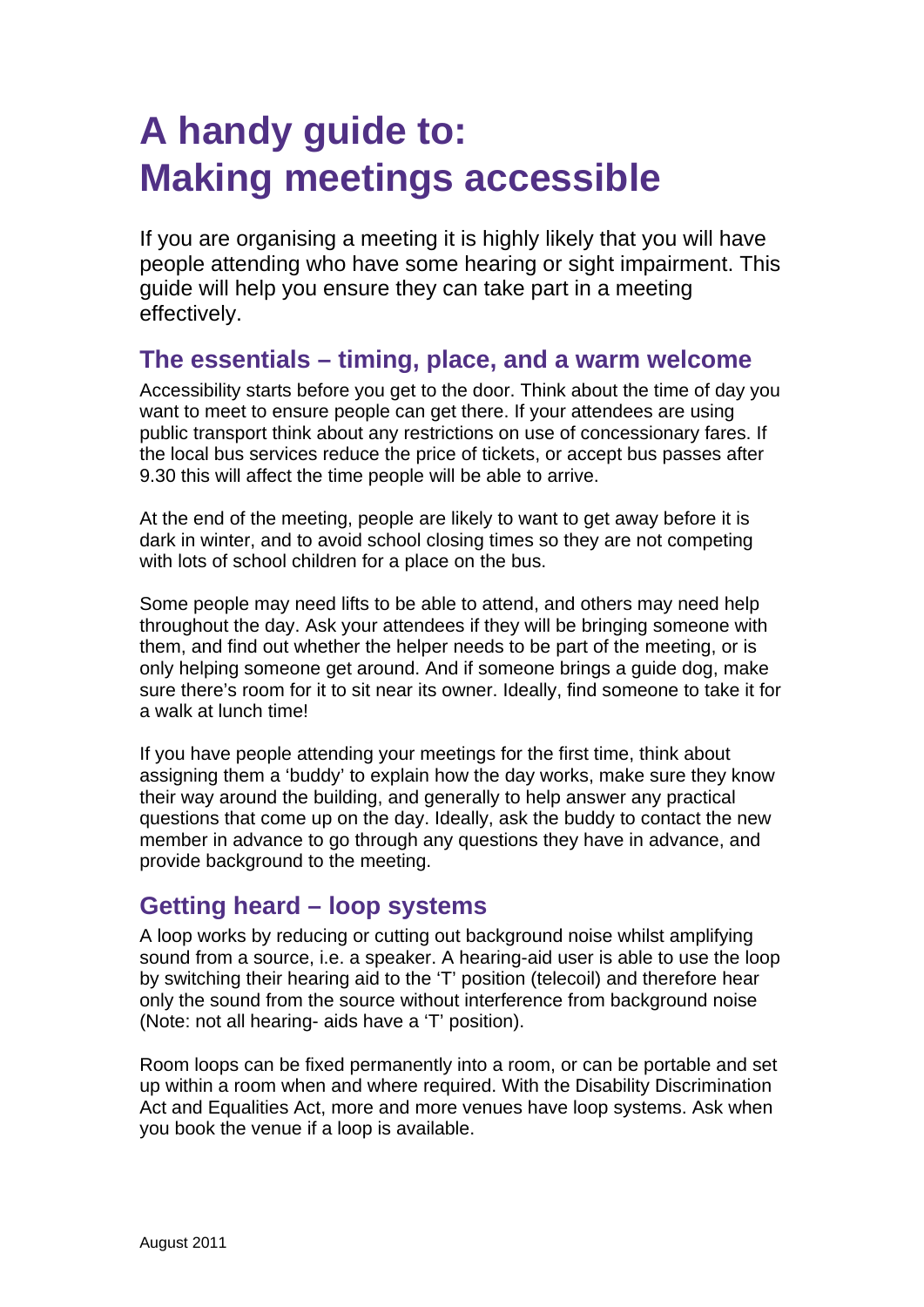If there is only one microphone attached to a loop this can cause problems if a number of different people are contributing to a discussion. Ideally a number of 'roving' microphones should be available for people to pass round.

#### **Using a Loop System within a Meeting situation**

There are a number of factors to be considered when loop systems are being used within a meeting situation:

- Loop systems should be switched on and tested to be working before meetings begin.
- If a number of different people contribute to the meeting; it will be necessary to pass the microphone(s) round to each speaker in turn.
- Make sure equipment such as mobile phones have been turned **off** as they can cause interference to hearing-aid users. (Mobile phones on 'silent' are not off. Phones need to be turned off completely).
- Make sure that only one person speaks into the microphone.
- Different microphones work in different ways. Make sure when you book your venue to ask for the sound engineer to explain how they work, and the best way to speak into them. If you use a tie mike, get the engineer to fit it for you.

## **Print materials**

Any agendas or papers will need to be accessible to everyone at the meeting. The most common requirement is for larger print size, which is easy to do for documents produced by word processing packages. To make documents as clear as possible:

- Choose clear typeface, such as 'Arial';
- Ensure the font is large enough to read clearly 14 point is recommended for people with sight problems;
- Make sure that spacing between words is even and don't split words between two lines;
- Avoid italics or whole sentences written in capitals;
- Use matt paper rather than glossy paper.

If people want larger than standard print, ask them what size they prefer. Some people will need information in Braille or audio. You would have to approach a transcription agency for this.

# **Communication Support**

You may find someone who needs communication support such as a sign language interpreter, deafblind manual interpreter or lip speaker. These are skilled roles and qualified professionals should be booked. Ask the person's